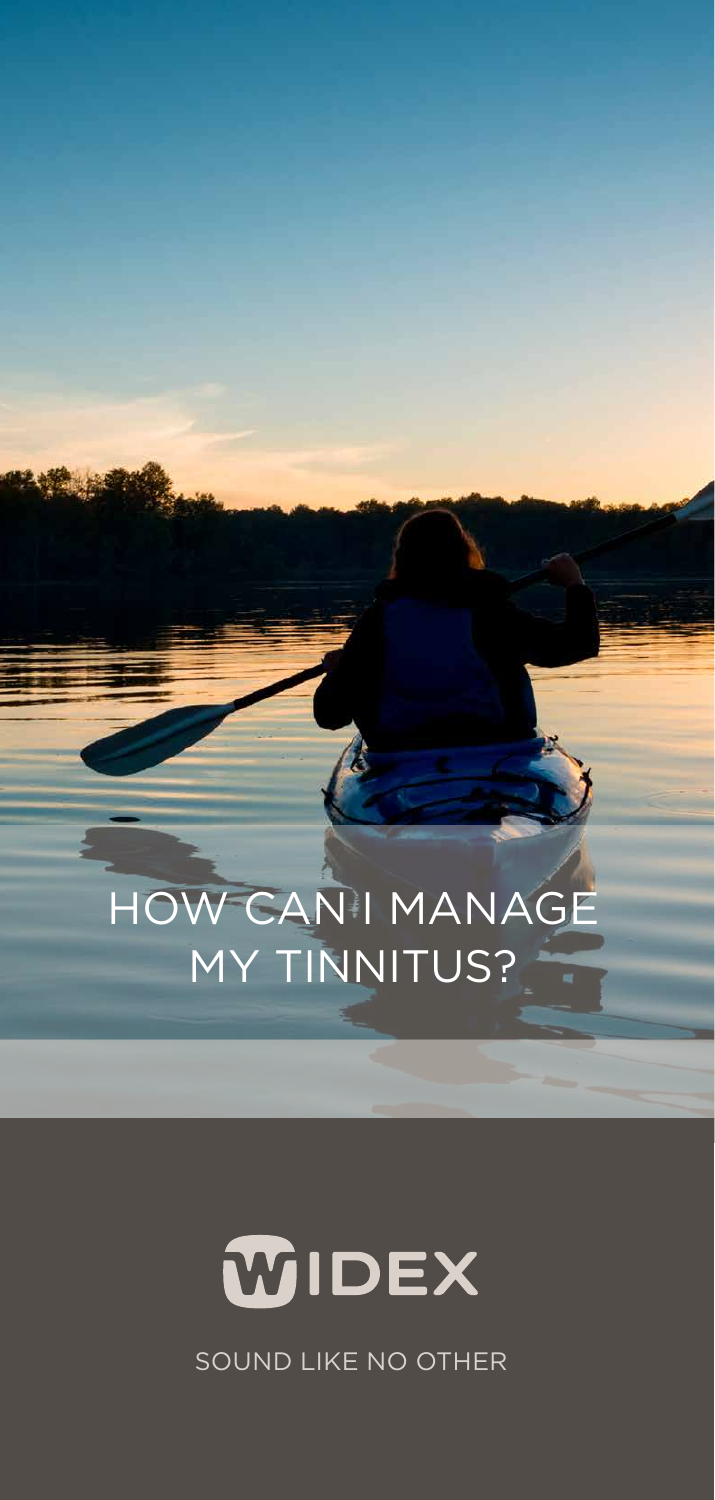Around 250 million people worldwide suffer from tinnitus.

 $\frac{1}{2}$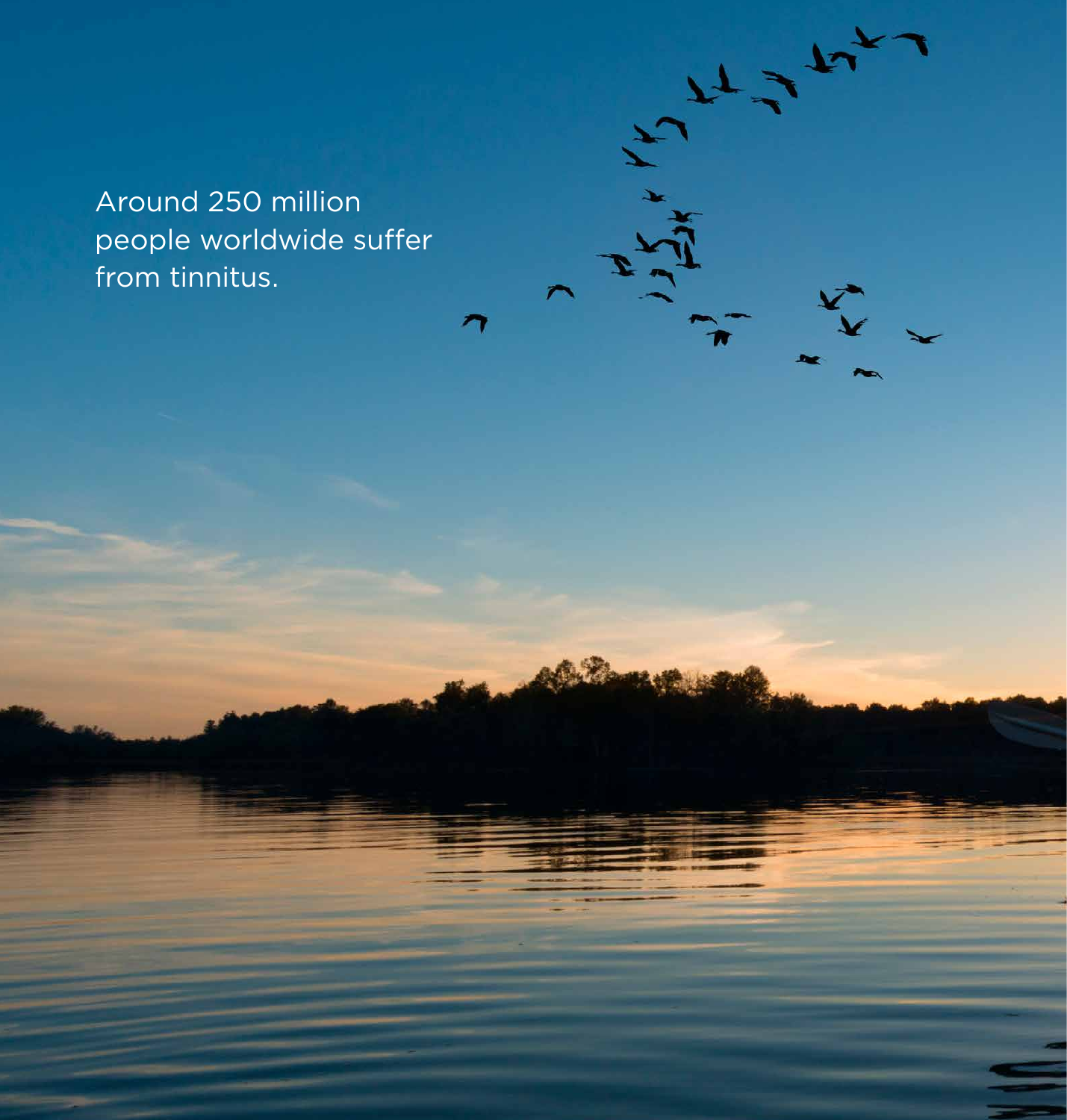## WHAT IS TINNITUS?

Tinnitus is the perception of sounds or noise within the ears with no external sound source. These sounds are often described as ringing, humming or buzzing noises and they can be constant or periodic.

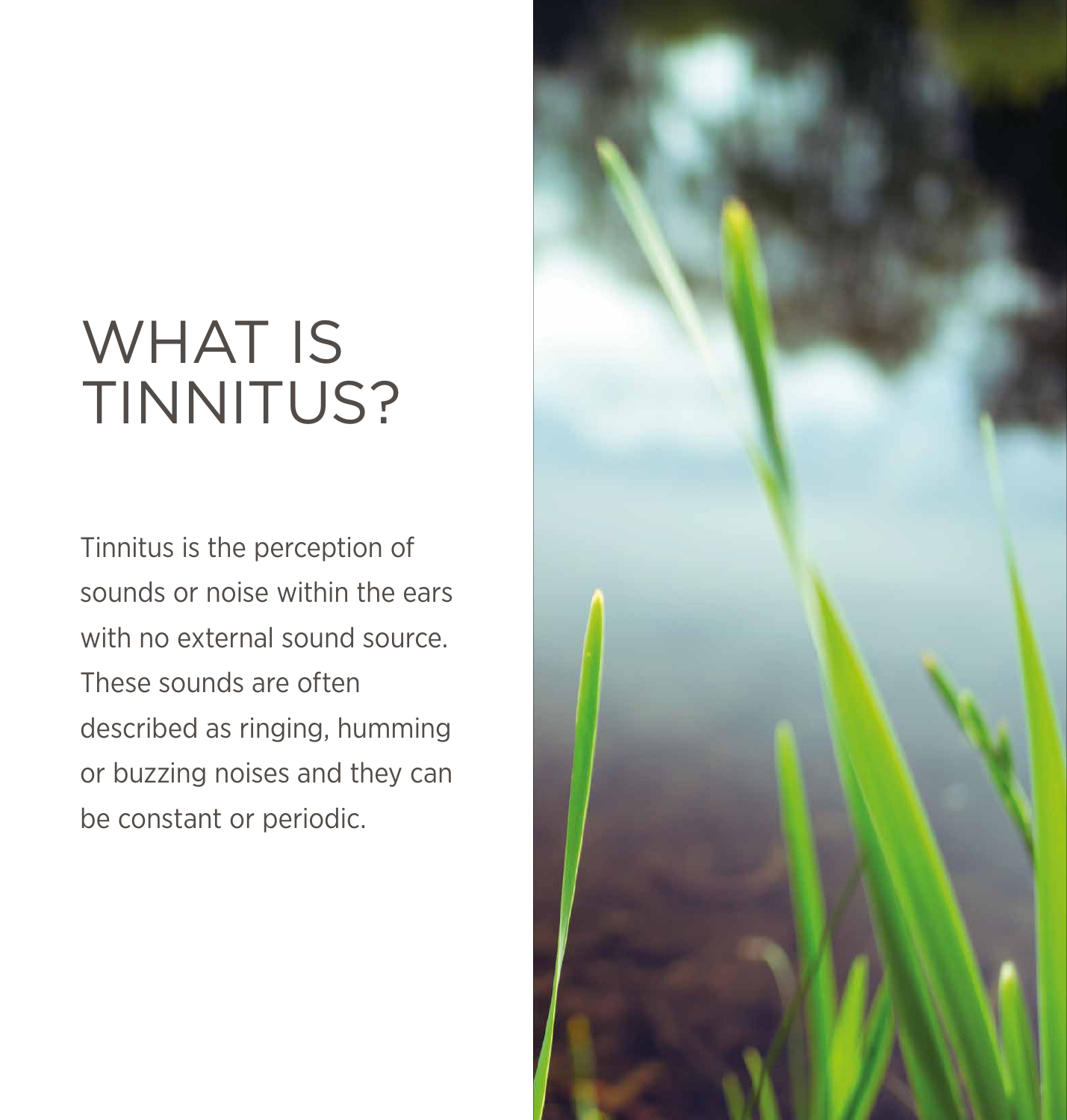### WHAT CAN CAUSE TINNITUS?

Tinnitus can be triggered by a variety of causes, but is commonly linked to exposure to loud sounds, which can damage the delicate sensory cells of the inner ear. This condition has also been associated with ear infections, ageing, stress, excessive earwax, high blood pressure, and sensory nerve disorders. Activities such as smoking, drinking alcohol or caffeine, and taking excessive amounts of aspirin or antibiotics may exacerbate tinnitus.

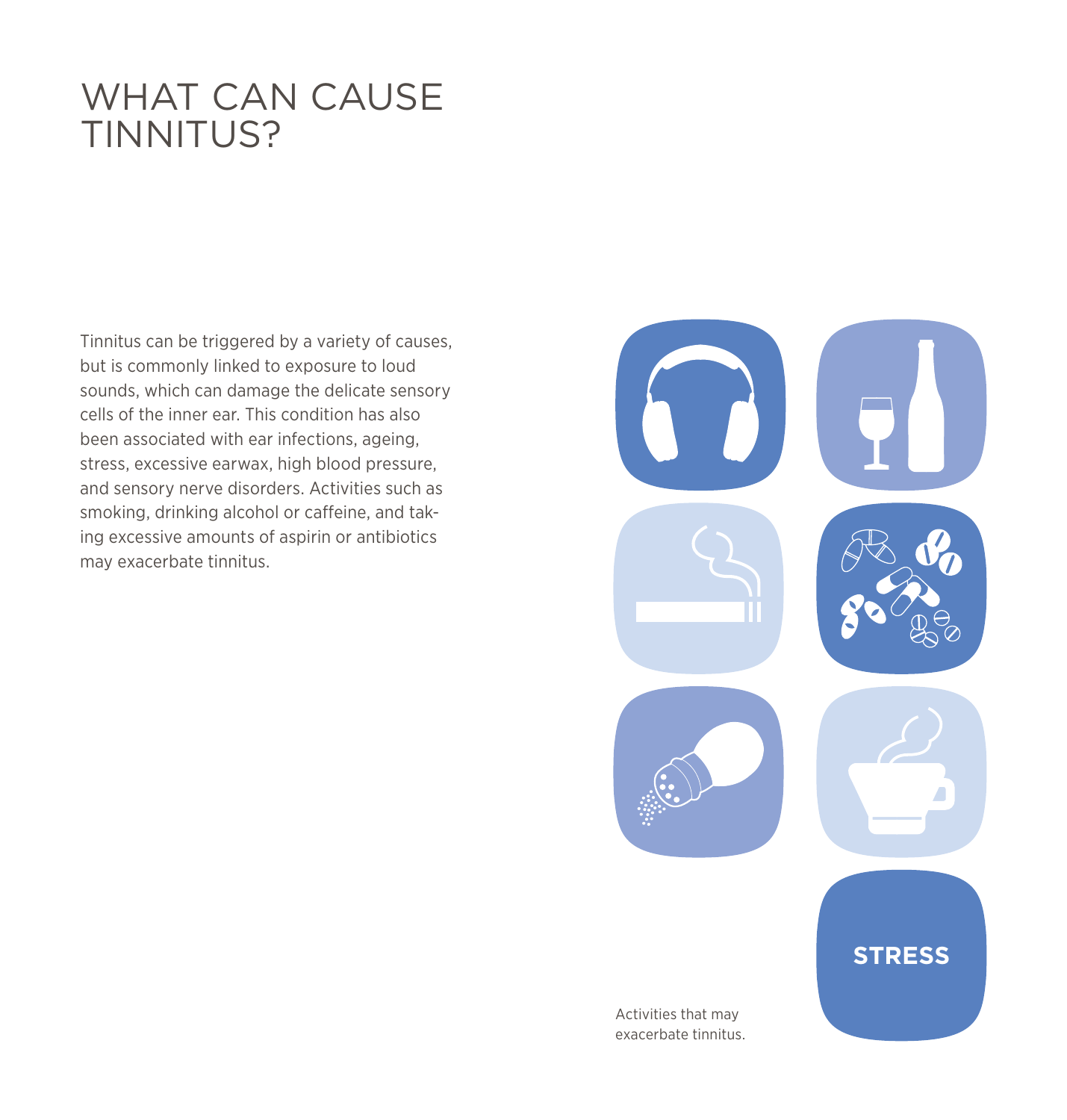

### HOW CAN I MANAGE MY TINNITUS?

If you are affected by tinnitus, your first step is to undergo a professional evaluation. Counselling with an experienced hearing health care professional trained in managing tinnitus improves your chances of success in regaining your quality of life. The effects of tinnitus can often be minimised by a combination of counselling and sound stimulation.

### How does sound help?

Amplified sound from hearing aids, environmental influences, music, or sound from noise generators can help to minimise the contrast between the buzzing or ringing of tinnitus and the surrounding sound environment.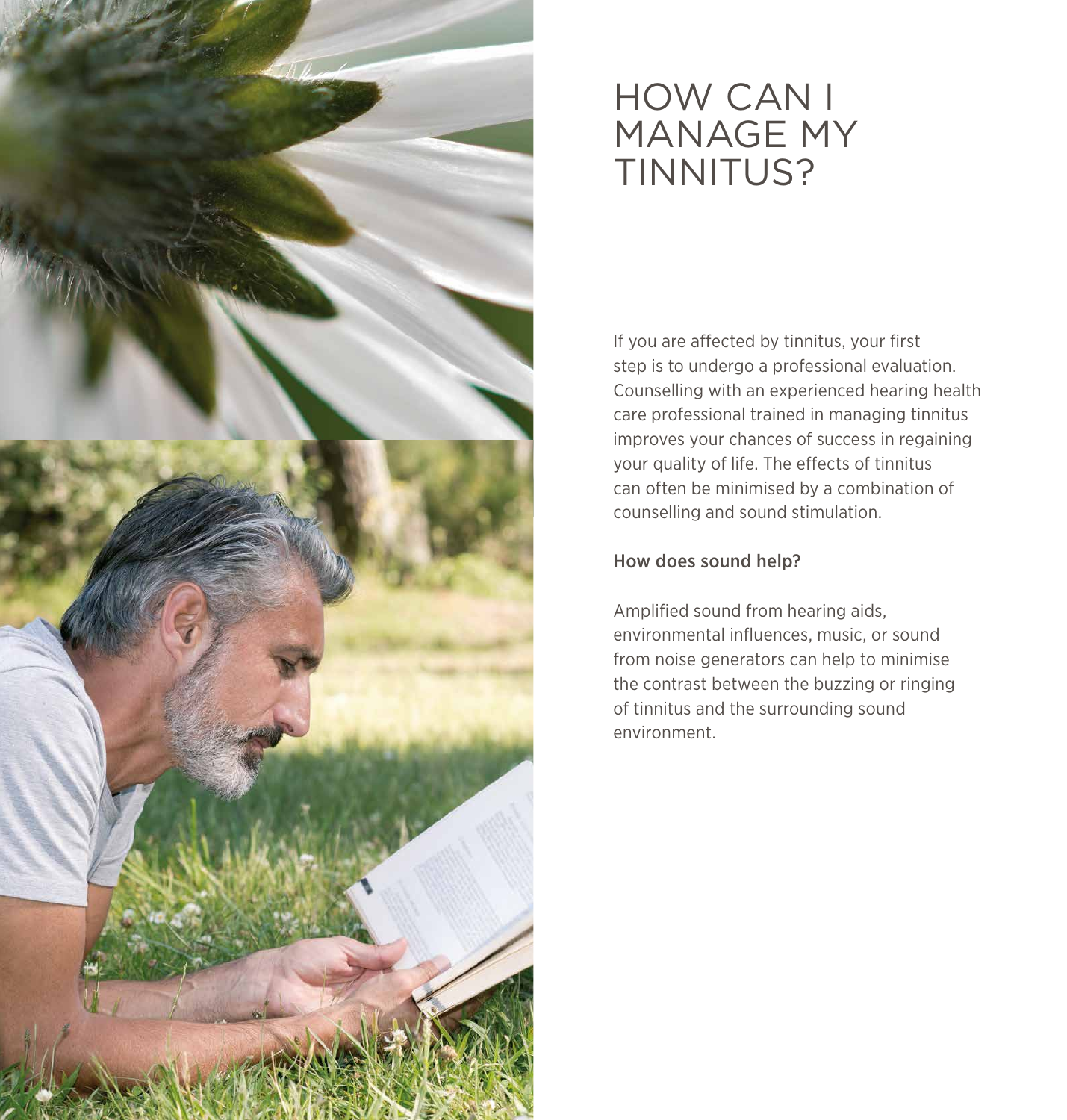## WHAT IS **ZEN?**

### The patented Zen program is available exclusively in Widex hearing aids.

The Zen tones are inspired by the relaxing effect of certain types of music. Zen plays random, chime-like tones that can be used for relaxation and for making tinnitus less noticeable. With stress named as one of the most common factors involved with tinnitus, relaxation and stress reduction are vital elements in effective tinnitus management.



For some people with tinnitus, counselling and the use of hearing aids with Zen may be the key to reclaiming your life. The effect of using Zen can be immediate but for most it will take some time. Your hearing care professional will help you set realistic goals and can adjust the Zen program if needed.

The Zen program is for daily use. You can use it to avoid complete silence and so reducing your focus on the tinnitus. It can also be used for meditation and relaxation purposes.

Widex researchers, designers, audiologists, and engineers have been committed to helping people suffering from tinnitus, all of whom have been affected by frequent or persistent hearing disruptions. We are proud of our unique approach, which provides millions of people with a promising option for tinnitus management.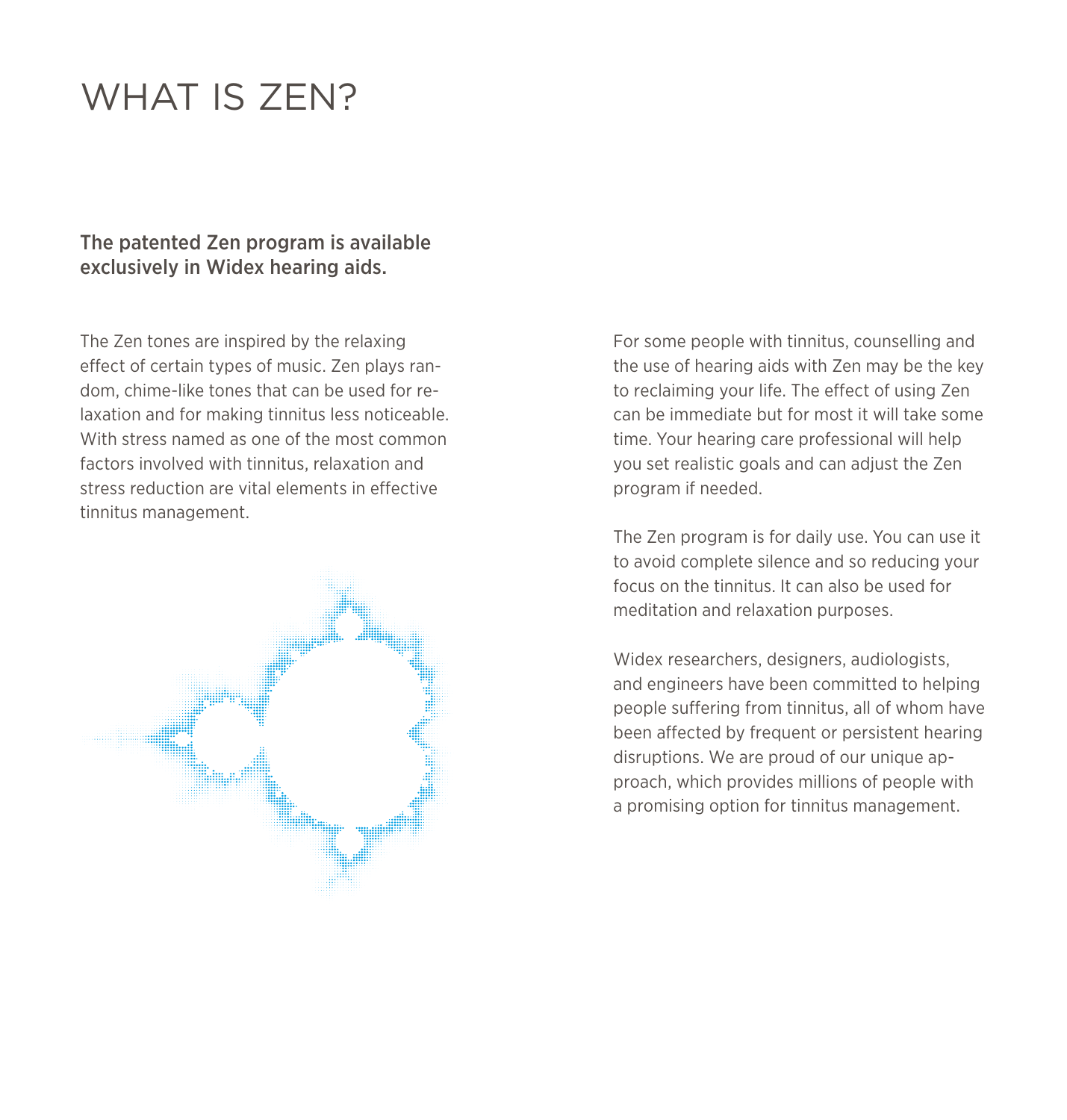## RELAXATION EXERCISE (1)

# 

## **EXERCISES** AND TIPS

Get tools for relief from your tinnitus with the new Widex Zen - Tinnitus Management App. Free download from App Store and Google Play.



Stress can make it harder to cope successfully with tinnitus and can often cause a tightening of muscles. Doing some exercises can help you to relax and thereby reduce stress.

It is recommended that you spend 15 minutes each day doing these relaxation exercises.

Here are some tips to remember when carrying out these relaxation exercises:

- Sit in a comfortable chair in a quiet place with no distractions.
- Do the exercises while listening to the Zen tones, but if you are too distracted, turn them off.
- Take off your shoes and wear loose, comfortable clothing.
- Don't worry if you fall asleep.
- After finishing the exercises, close your eyes, relax for a few minutes, breathe deeply and rise up slowly.

### Progressive Muscle Relaxation

An example of progressive muscle relaxation is to focus on the muscles in your right foot. Then inhale and simply tighten the muscles as hard as you can for about eight seconds. Try to tense only the muscles that you are concentrating on.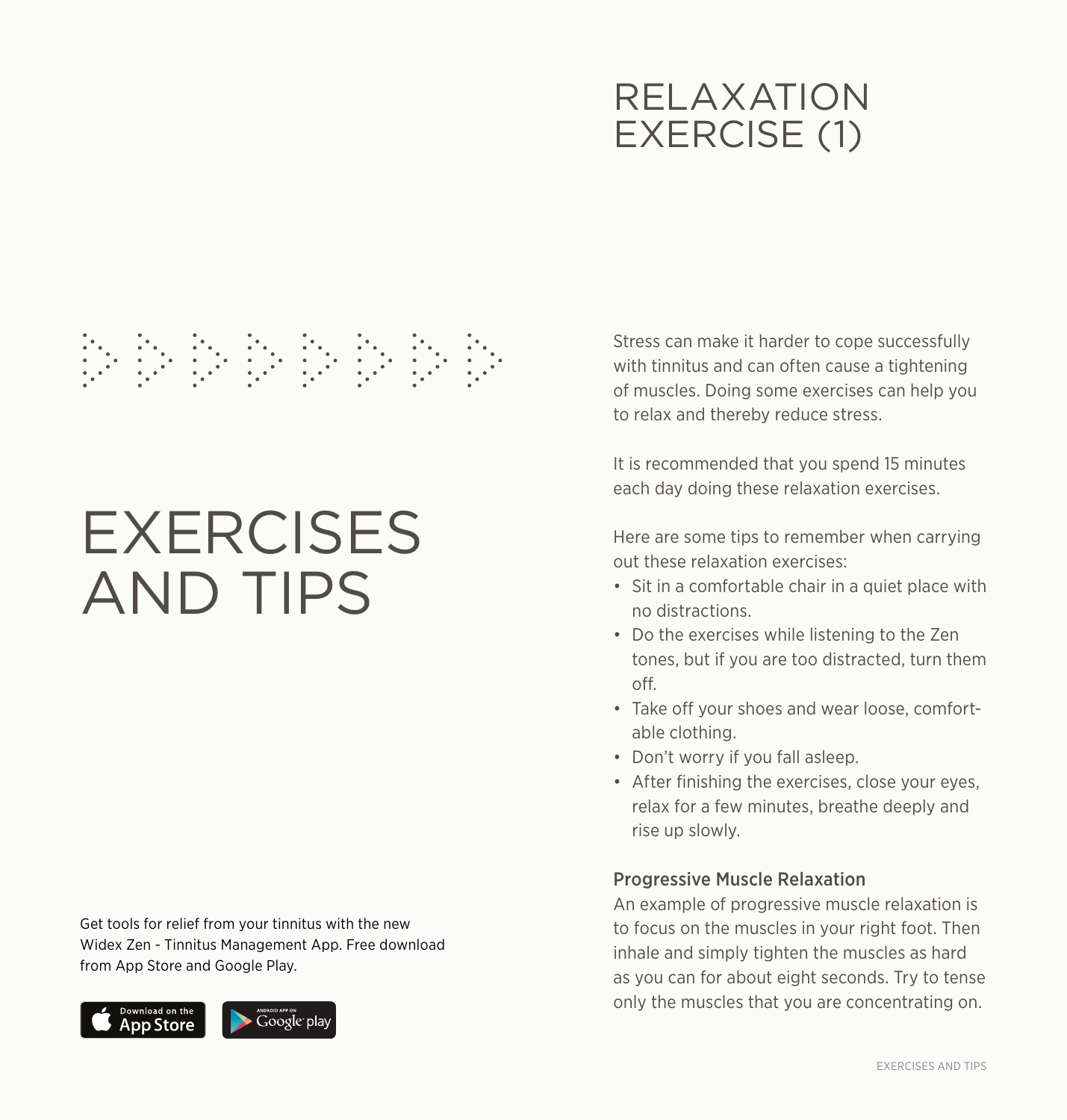## RELAXATION EXERCISES (2)

Feel them tense. Then release them by suddenly letting go. Let the tightness and pain flow out of the muscles while you slowly exhale.

The idea is to progress systematically, starting with your head and progressing all the way down to your feet. Here is a progression you can follow:

- Head (facial grimace), neck and shoulders. Chest and stomach.
- Right upper arm and right hand. Left upper arm and left hand.
- Buttocks, right upper leg and right foot. Left upper leg and left foot.

Relax for about 10-15 seconds and repeat the progression. The entire exercise should take about five minutes.

When finished, count backwards from 20 and slowly rise up.

Doing some exercises can help you to relax and thereby reduce stress. The following exercises 'Deep breathing' and 'Guided imagery' take only five to ten minutes.

### Deep breathing

Follow the tips above and add deep, rhythmic breathing. Specifically, you should complete the following cycle 20 times:

- Exhale completely through your mouth.
- Inhale through your nose for four seconds (count "one thousand one, one thousand two, one thousand three, one thousand four").
- Hold your breath for four seconds.
- Exhale through your mouth for six to eight seconds.
- Repeat the cycle 20 times.

The entire exercise takes approximately five to seven minutes.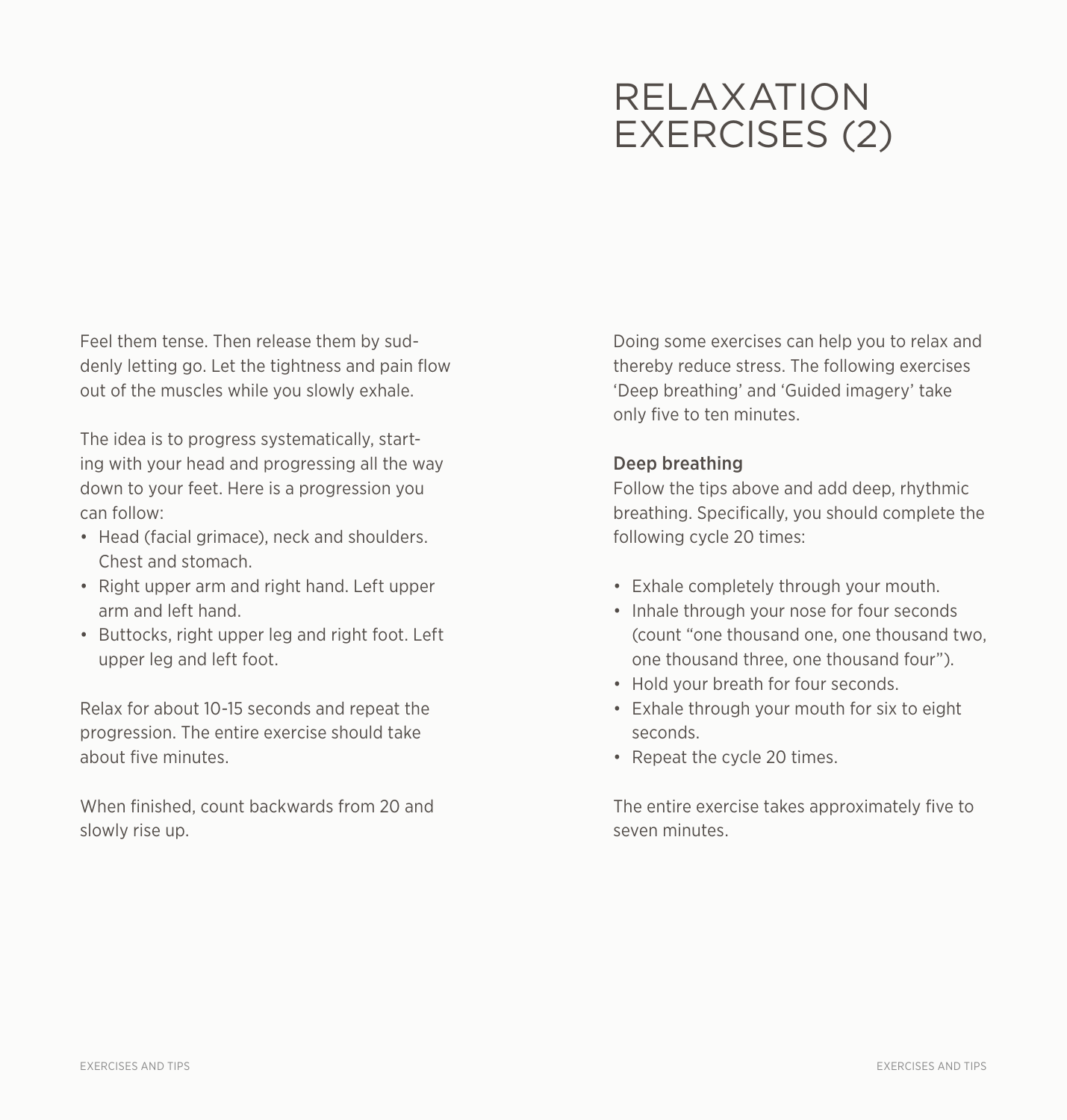### TIPS FOR MANAGING SLEEP PROBLEMS

### Guided imagery

After achieving a state of relaxation via deep breathing, keep your eyes closed and continue the deep breathing while imagining yourself in the most relaxing environment possible (perhaps lying on the beach, floating in the water, or floating on a cloud).

Try to imagine, with all your senses, the feel of the air on your skin, the smell of the fresh ocean or forest, or the taste of your favourite beverage and either listen to the Zen tones, or make up your own pleasant and relaxing imagery sound, like ocean waves, a babbling brook, or the crackling of a warm fire.

When finished, count backwards from 20 and slowly rise up.

The 'Guided imagery' exercise can also be beneficial after progressive muscle relaxation.

One of the most common problems among people with tinnitus is difficulty falling asleep or staying asleep. It is important to address these issues, as they will have an effect on your ability to cope with your tinnitus.

### Managing sleep problems

Before dealing with your sleep problems, you should keep in mind that adults need an average of eight hours of sleep and that sleep requirements sometimes change as you get older. Here is a list of suggestions to help you manage any sleep problems:

- Maintain a standard bedtime and set your alarm for the same time each day.
- Walk or exercise for ten minutes a day, but not right before going to sleep.
- Close your curtains or drapes and keep your bedroom dark enough to sleep and at a comfortable temperature.
- Don't watch TV, eat or read in bed.
- Sleep on your back or on your side; try to avoid sleeping on your stomach.
- Have a set pre-bedtime routine. Start relaxing as you go through your routine, for example take a warm bath.
- When you go to bed, take a deep breath and just relax. Feel your muscles relax and focus on pleasant thoughts.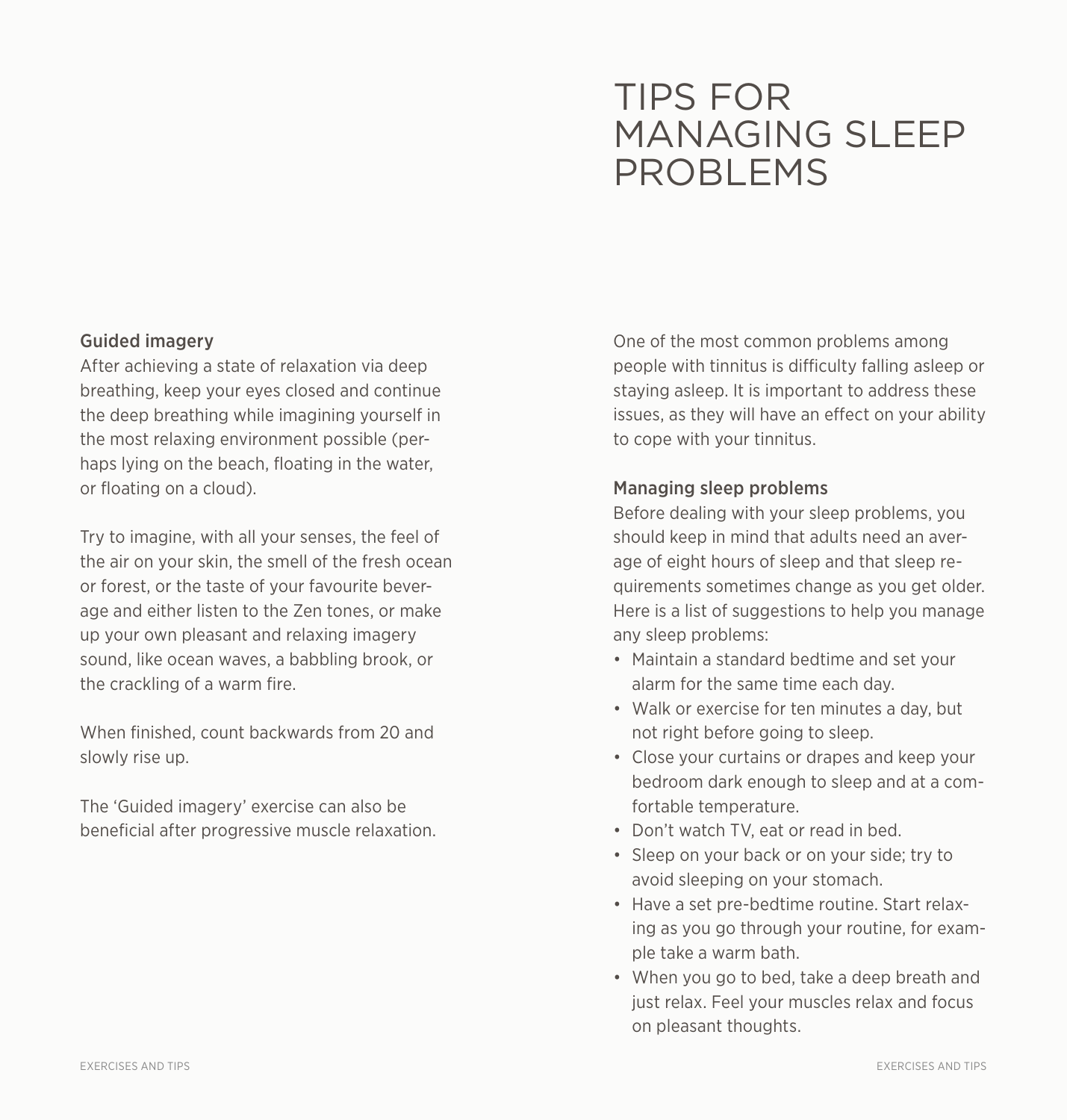### THE BENEFITS OF ZEN

- Use a fan or white noise machine to counter your tinnitus.
- Don't engage in any activities before bed that stimulate your body or your mind. For example, watching a favourite TV program, or participating in a hobby activity.
- Avoid food and drinks that contain caffeine. Caffeine is present not just in coffee but in soft drinks, tea, hot chocolate and chocolate candy. Refrain from drinking alcohol an hour or two before going to bed.
- Don't take a late afternoon or early evening nap. If you find yourself extremely tired in the afternoon, take a brisk walk instead of a nap.

If you still have problems falling asleep, don't lie awake for more than half an hour. If you find yourself wide awake, get out of bed and do something quietly. Only go to bed when you're relaxed and ready to sleep. This reduces the time you are awake in bed.

Sound stimulation plays a vital role in managing the effects of tinnitus. Typical sounds used in tinnitus management can be amplified sounds from hearing aids, environmental sounds and music or noise from noise generators. Using sound in this way can help minimise the contrast between the tinnitus and the surrounding sound environment to provide relief from annoying sounds. It also makes sure the brain receives as much sound input as possible, making it less likely to overreact because of too little sound.

Sound also helps you relax. As stress is one of the most common factors involved with tinnitus, relaxation and stress reduction are vital elements in effective tinnitus management.

Your hearing aids have a Zen program that helps manage the effects of tinnitus. Zen is individualised according to your hearing loss and takes background noise into consideration when playing.